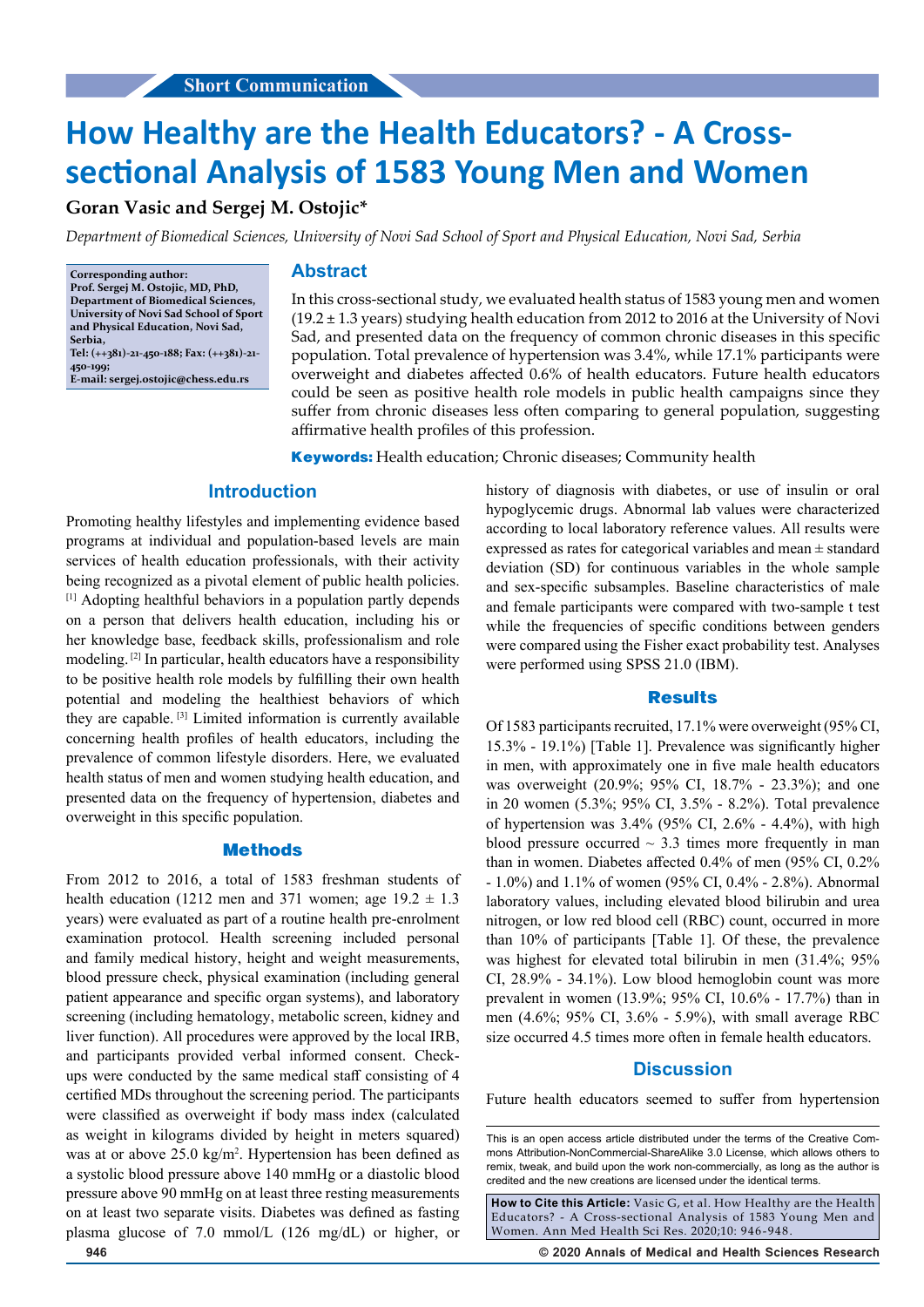| Table 1: Health profiles of health education students ( $n = 1583$ ). |                |                |                |                |
|-----------------------------------------------------------------------|----------------|----------------|----------------|----------------|
|                                                                       | Total          | Men            | Women          | P-value        |
| Age (years)                                                           | $19.2 \pm 1.3$ | $19.4 \pm 1.4$ | $19.2 \pm 1.0$ | 0.001          |
| Female sex (%)                                                        | 23.4           |                |                | $\overline{a}$ |
| Body mass index $(kg/m2)$                                             | $22.6 \pm 2.7$ | $23.1 \pm 2.7$ | $21.1 \pm 2.1$ | 0.000          |
| Overweight (%)                                                        | 17.1           | 20.9           | 5.3            | 0.000          |
| Blood pressure (mmHg)                                                 |                |                |                |                |
| Systolic                                                              | $117 \pm 10$   | $118 \pm 10$   | $113 \pm 9$    | 0.000          |
| <b>Diastolic</b>                                                      | $72 \pm 8$     | $73 \pm 8$     | $70 \pm 7$     | 0.000          |
| Hypertension (%)                                                      | 3.4%           | 4.1%           | 1.2%           | 0.03           |
| Fasting blood glucose (mmol/L) *                                      | $5.0 \pm 0.6$  | $5.1 \pm 0.6$  | $4.9 \pm 0.6$  | 0.000          |
| Diabetes (%)                                                          | 0.6            | 0.4            | 1.1            | 0.19           |
| Abnormal laboratory values (%)                                        |                |                |                |                |
| $AST > 40$ IU/L                                                       | 7.0            | 7.9            | 2.1            | 0.002          |
| ALT > 56 IU/L                                                         | 1.5            | 1.5            | 1.4            | 0.93           |
| Total bilirubin > 20 $\mu$ mol/L (1.2 mg/dL)                          | 20.3           | 31.4           | 8.5            | 0.000          |
| Direct bilirubin > 6.8 µmol/L (0.4 mg/dL)                             | 11.3           | 13.1           | 5.0            | 0.001          |
| Elevated serum creatinine <sup>1</sup>                                | 8.8            | 8.3            | 12.2           | 0.06           |
| BUN > 7.1 mmol/L (20 mg/dL)                                           | 15.2           | 20.1           | 10.3           | 0.001          |
| Lower RBC count <sup>2</sup>                                          | 11.5           | 9.4            | 20.4           | 0.000          |
| Low hemoglobin $3$                                                    | 6.4            | 4.6            | 13.9           | 0.000          |
| $MCV < 80$ fL                                                         | 2.6            | 1.4            | 6.3            | 0.000          |

Plus-minus values are means ± SD. *Abbreviations*: AST, aspartate aminotransferase; ALT, alanine aminotransferase; BUN, blood urea nitrogen; RBC, red blood cell; MCV, mean corpuscular volume. \* Conversion: mg/dL = mmol/L × 18.016. 1 Serum creatinine > 90 μmol/L (1.02 mg/dL) for women and > 110 μmol/L (1.24 mg/dL) for men. <sup>2</sup> RBC < 4.5 ×10<sup>1</sup>/L (4.5 × 10<sup>6</sup>/dL) for men and < 4.1 × 10<sup>1</sup>/L (4.1 × 10<sup>6</sup>/dL) for women. <sup>3</sup> Hemoglobin < 135 g/L (13.5 g/dL) for men and < 120 g/L (12.0 g/dL) for women.

and diabetes and were overweight less often comparing to general population, suggesting affirmative health profiles of this profession. While approximately 24.1% of men and 20.1% of women are estimated to have hypertension globally, [4] only 4.1% of male health educators and 1.2% of female health educators have been detected with the condition. Similarly, overweight occurred less frequently among health educators (17.1%) than in general adult population (37.5%). [5] Diabetes appeared rarely among health educators (0.6%), while global prevalence in adults is  $\sim$  8.5%. <sup>[6]</sup> Still, prevalence of abnormal liver tests (including elevated liver enzymes and blood bilirubin) and possible kidney dysfunction (as assessed by elevated serum creatinine and blood urea nitrogen levels) reached significant proportions among health educators that are comparable to general population, [7,8] with young men particularly prone to abnormal values. In addition, a lower than normal hemoglobin level (a clinical sign of anemia) was found in 13.9% of female health educators, with the prevalence being similar to worldwide prevalence of anemia among women of reproductive age. [9] This study was not designed to explore the attributable causes of lifestyle disorders among health educators, although low prevalence is likely driven by relatively high level of physical activity in this population; prolonged activity can also lead to increased risk for exercise-induced changes in common laboratory markers. [10]

## **Limitations**

Several limitations must be considered when study findings are interpreted. The study population included only college students of health education; it remains unknown whether health profiles of health educators change with age or throughout career. With a limited number of clinical tests employed, causes or subsets of such health profiles could not be reliably determined.

## **Conclusion**

This study describes overlooked yet broad population, and invites for collection of additional information from other resources to address research gaps. Monitoring health profiles of health educators is of special importance given the role these professionals have for modeling and emulating behaviors of individuals and populations that face common lifestyle disorders.

## **Sources of Support**

This study was supported by the Serbian Ministry of Education, Science and Technological Development (Grant No. 175037), the Provincial Secretariat for Science and Technological Development (Grant No. 114-451-710), and the Faculty of Sport and Physical Education (2016 Annual Award). The funders had no role in study design; collection, analysis, and interpretation of data; writing the report; and the decision to submit the report for publication.

## **Competing Interests**

The authors declare that they have no competing interests.

## **References**

- 1. Cambon L, Minary L, Ridde V, Alla F. Transferability of interventions in health education: A review. BMC Public Health. 2012;12:497.
- 2. Ilic D, Harding J, Allan C, Diug B. What are the attributes of a good health educator? Int J Med Educ. 2016;7:206-211.
- 3. Scott LA, Black DR. Role modeling: An opportunity for the health education specialist. Health Educ Behav. 1999;26:623-624.